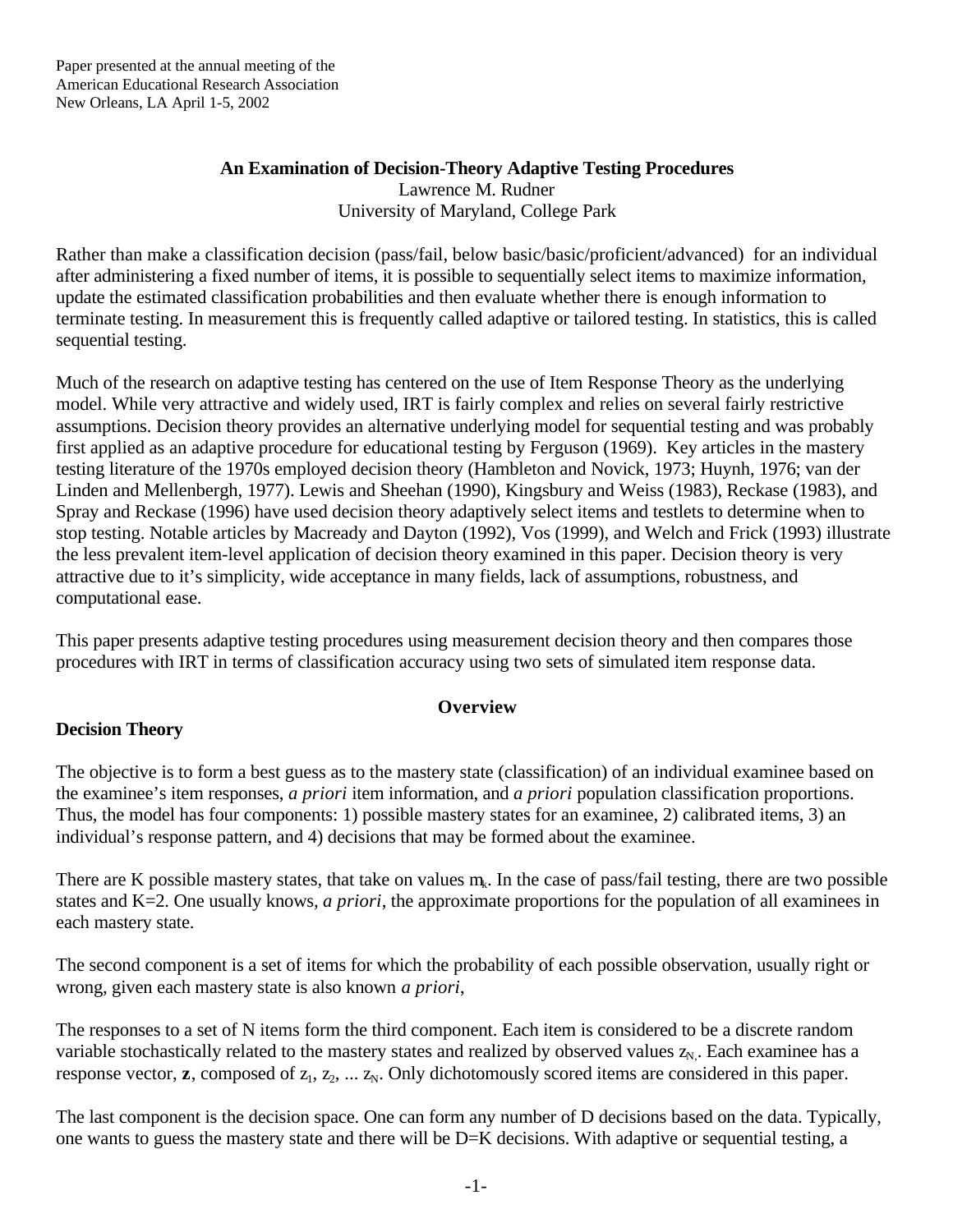decision to continue testing will be added and thus there will be D=K+1 decisions. Each decision will be denoted  $d_k$ .

Testing starts with the proportion of examinees in the population that are in each of the K categories and the proportion of examinees with each category that respond correctly. The population proportions can be determined a variety of ways, including from prior testing, transformations of existing scores, existing classifications, and judgement. In the absence of information equal priors can be assumed. The proportions that respond correctly can be derived from a small pilot test involving examinees that have already been classified or transformations of existing data. Once these sets of priors are available, the items are administered, responses  $(z_1, z_2, ..., z_N)$ observed, and then a classification decision,  $d_k$ , is made based on the responses to those items.

In this paper, pilot test proportions are treated as probabilities and the following notation is used:

Priors

| $P(m_k)$     | - the probability of a randomly selected examinee having a mastery state $m_k$ |
|--------------|--------------------------------------------------------------------------------|
| $P(z_i m_k)$ | - the probability of response $z_i$ given the k-th mastery state               |

**Observations** 

```
z - an individual's response vector z_1, z_2, ..., z_N where z_i 0(0,1)
```
An estimate of an examinee's mastery state is formed using the priors and observations. By Bayes Theorem,

$$
P(m_k|z) = c \ P(z|m_k) P(m_k). \qquad (1)
$$

The posterior probability  $P(m_k|z)$  that the examinee is of mastery state  $m_k$  given his response vector is equal to the product of a normalizing constant  $(c)$ , the probability of the response vector given  $m_k$  and the prior classification probability. For each examinee, there are K probabilities, one for each mastery state. The normalizing constant in formula (1),

$$
c = \frac{1}{\sum_{k=1}^{K} P(\mathbf{z} | m_k) P(m_k)}
$$

assures that the sum of the posterior probabilities equals 1.0.

Assuming local independence,

$$
P({\bm{z}}|m_{_k})\ =\prod_{i=1}^N P(z_i|m_{_k})\,.
$$

That is, the probability of the response vector is equal to the product of the conditional probabilities of the item responses. In decision theory, the local independence assumption is also called the "naive Bayes" assumption. We will naively assume the assumption is true and proceed with our analysis.

In this paper, each response is either right (1) or wrong (0) and  $P(z_1=0|m_k) = 1 - P(z_1=1|m_k)$ . The model is illustrated with an examination of two possible mastery states  $m_1$  and  $m_2$  and two possible decisions  $d_1$  and  $d_2$ which are the correct decisions for  $m_1$  and  $m_2$ , respectively. The examples use a three-item test with the item statistics shown in Table 1 with prior classification probabilities of  $P(m_1)=0.2$  and  $P(m_2)=1-P(m_1)=0.8$ .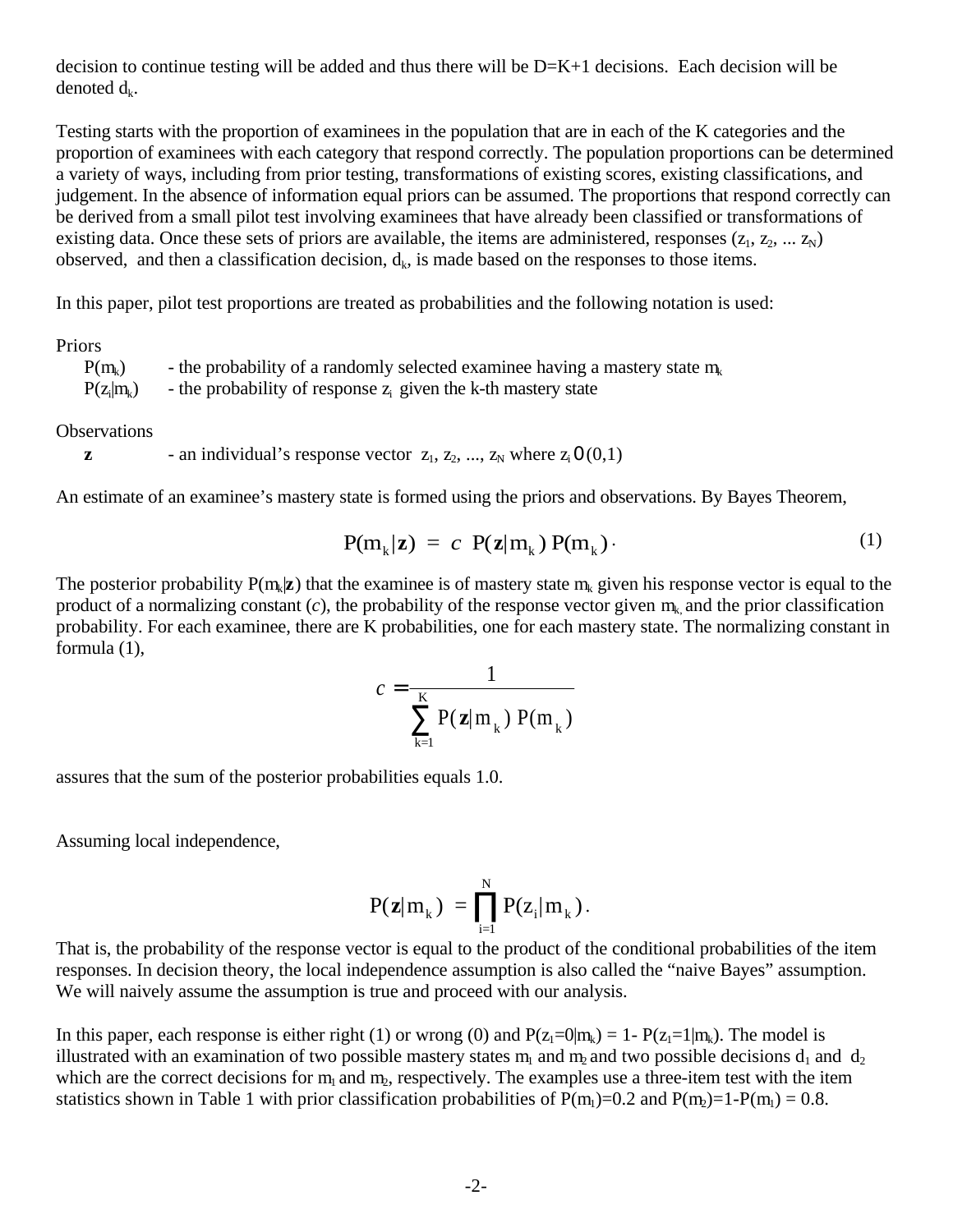|                     |           | <b>Item 1</b> Item 2 Item 3 |    |
|---------------------|-----------|-----------------------------|----|
| Masters $(m1)$      | $\Lambda$ | .X                          | .6 |
| Non-masters $(m_2)$ |           |                             |    |

**Table 1: Conditional probabilities of a correct response,**  $P(z_i=1|m_k)$ 

Suppose an examinee responded to all three items and had a response vector  $z = [1,1,0]$ . The probability of z if the examinee is a master is  $.6^{\ast}.8^{\ast}.4 = .19$ , and  $.09$  if he is a non-master. That is,  $P(z|m_1)=.19$  and  $P(z|m_2)=.09$ . If we multiply by the priors and normalize, then  $P(m_1|z)=(.2^*.19)/(.2^*.19+.8^*.09) = .35$  and  $P(m_2|z)=(.65.$  Thus we would make the decision to classify this examinee as a non-master. Throughout this paper, we select the category with the maximum a posteriori probability as the most likely category.

### **Sequential Testing**

To illustrate adaptive testing in this context, assume the examinee responded correctly to the first item in Table 1. The task is to select which of the two remaining items to administer next. After each item is administered, the posterior classification probabilities  $p(m_k)$  are treated as updated prior probabilities  $p(m_k)$  and used to help identify the next item to be administered.

After responding correctly to the first item, the current updated probability of being a master is  $.6^{\circ}.2/(.6^{\circ}.2+.3^{\circ}.8)$ = .33 and the probability of being a non-master is .66 from formula (1).

The current probability of responding correctly is

$$
P(z_i = l) = P(z_i = l/m_i)P(m_i) + P(z_i = l/m_2)P(m_2)
$$
 (2)

Applying (2), the current probability of correctly responding to item 2 is  $P(z=1)=.8^* .33+ .6^* .66=.66$  and, for item 3,  $P(z_3=1)=.53$ . The following are some approaches to identify which of these two items to administer next.

Using the classification probabilities and the probabilities of responding correctly to each of the items remaining after a correct response to item 1, the following three adaptive testing approaches are examined:

### *Minimum expected cost*

A significant advantage of the decision theory framework is that one can incorporate decision costs into the analysis. By this criteria, costs are assigned to each correct and incorrect decision so the total average costs can be minimuized. For example, false negatives may be twice as bad as false positives. If  $c_{ii}$  is the cost of deciding  $d_i$ when m<sub>j</sub> is true, then the expected or average cost B is

$$
B = (c_{11} P(d_1 | m_1) + c_{21} P(d_2 | m_1)) P(m_1) + (c_{12} P(d_1 | m_2) + c_{22} P(d_2 | m_2)) P(m_2)
$$

If  $c_{11}=c_{22}=0$  (no cost for a correct decision) then

$$
B = c_{21} P(d_2|m_1) P(m_1) + c_{12} P(d_1|m_2) P(m_2)
$$
 (2)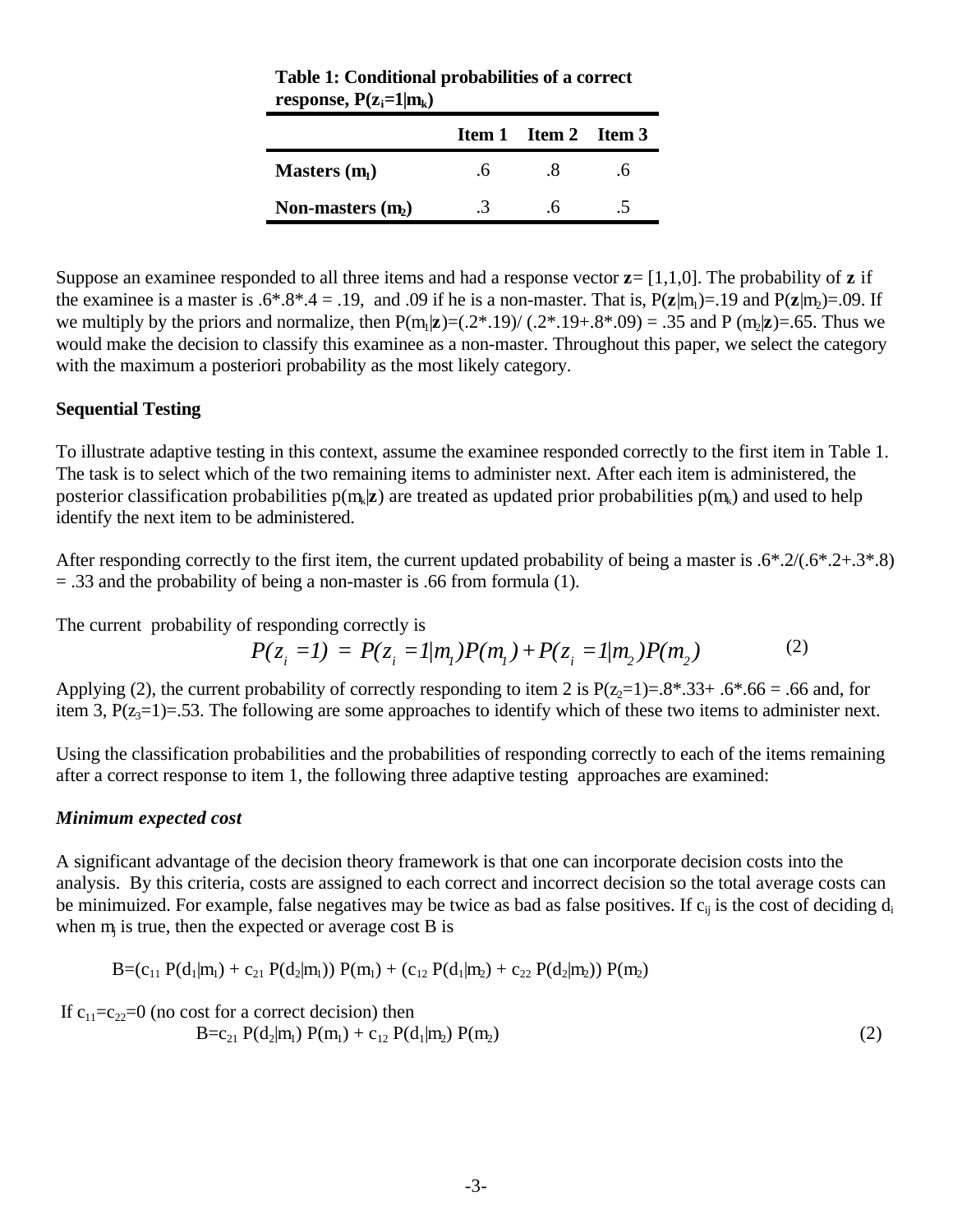In the binary decision case, the probabilities of making a wrong decision are one minus the probabilities of making a right decision. The probabilities of making a right decision is, by definition, the posterior probabilities given in (1). Thus, with  $c_{12}=c_{21}=1$ , the current Bayes cost is B=1\*(1-.33)\*.33 + 1\*(1-.66)\*.66 = .44.<sup>1</sup>

Minimum expected cost is often associated with sequential testing and has been applied to measurement problems by Lewis and Sheehan (1990), Macready and Dayton (1992), Vos (1999), and others.

The following steps can be used to compute the expected cost for each item.

- 1. Assume for the moment that the examinee will respond correctly. Compute the posterior probabilities using (1) and then costs using (2).
- 2. Assume the examinee will respond incorrectly. Compute the posterior probabilities using (1) and then costs using  $(2)$ .
- 3. Multiply the cost from step 1 by the probability of a correct response to the item.
- 4. Multiply the cost from step 2 by the probability of an incorrect response to the item.
- 5. Add the values from steps 3 and 4.

Thus, the expected cost is the sum of the costs of each response weighted by the probability of that response. If the examinee responds correctly to item 2, then the posterior probability of being a master will be  $(.8*.33)/(.8*.33+.6*.66) = .40$  and the associated cost will be  $1*(1-.40)*.40+1*(1-.60)*.60 = .48$ . If the examinee responds incorrectly, then the posterior probability of being a master will be (.2\*.33)/(.2\*.33+.4\*.66)=.20 and the associated cost will be  $1*(1-.20)*.20+1*(1-.80)*.80=.32$ . Since the probability of a correct response from (5) is .66, the expected cost for item 2 is .66\*.48+ $(1-.66)$ \*.32 = .42.

The cost for item 3 is .47 if the response is correct and .41 if incorrect. Thus, the expected cost for item 3 is  $.53^*$ .47+(1-.53)\*.41 = .44. Since item 2 has the lowest expected cost, it would be administered next.

# *Information Gain*

This entire essay is concerned with the use of prior item and examinee distribution information in decoding response vectors to make a best guess as to the mastery states of the examinees. The commonly used measure of information from information theory (see Cover and Thomas, 1991), Shannon (1948) entropy, is applicable here<sup>2</sup>:

$$
H(S) = \sum_{k=1}^{K} -p_k \log_2 p_k
$$
 (3)

where  $p_k$  is the proportion of S belonging to class k. Entropy can be viewed as a measure of the uniformness of a distribution and has a maximum value when  $p_k = 1/K$  for all k. The goal is to have a peaked distribution of  $P(m_k)$ and to next select the item that has the greatest expected reduction in entropy, i.e.

$$
H(S_0) - H(S_i)
$$

where  $H(S_0)$  is the current entropy and  $H(S_i)$  is the expected entropy after administering item *i*, i.e. the sum of the weighted conditional entropies of the classification probabilities that correspond to a correct and to an incorrect response

<sup>1</sup> The generalized formula for cost in this context is  $B = \sum_{i} \sum_{i} c_{ij} P(m_j | \mathbf{z}) P(m_i | \mathbf{z})$ . *j K i K*  $=\sum_{i} \sum_{i} P(m_i | \mathbf{z}) P(m_i$  $=1$  j=  $\sum \sum c_{ij} P(m_j | \mathbf{z}) P(m_i | \mathbf{z})$  $-1$   $j=1$  $\mathbf{z}$ ) $P(m_i|\mathbf{z})$ 

<sup>2</sup> Log base 2 because entropy is in terms of bits of information.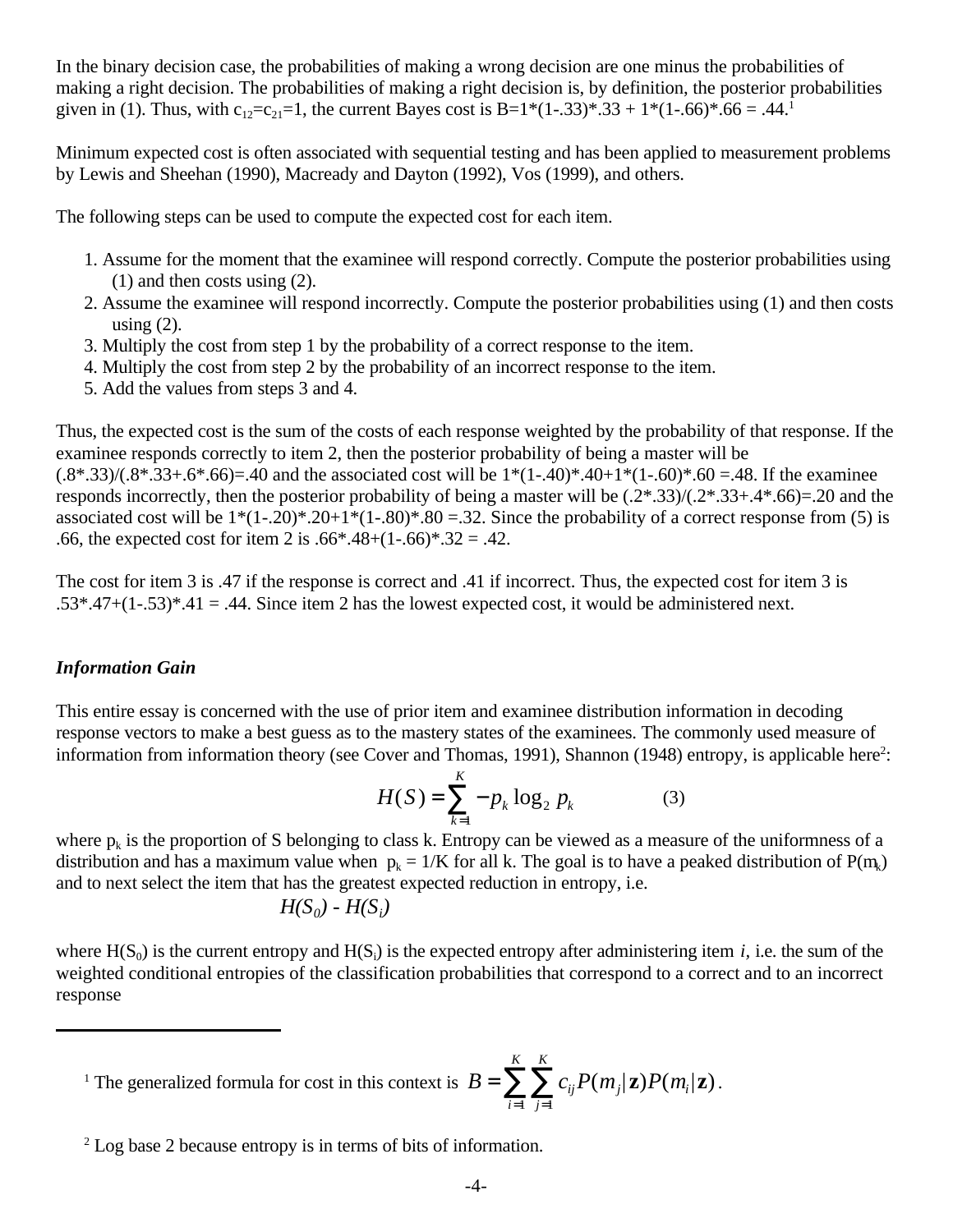$$
H(Si) = p(zi=1) H(Si|zi=1) + p(zi=0) H(Si|zi=0)
$$
 (4)

This can be computed using the following steps:

- 1. Compute the normalized posterior classification probabilities that result from a correct and an incorrect response to item i using (1).
- 2. Compute the conditional entropies (conditional on a right response and conditional on an incorrect response) using (3).
- 3. Weight the conditional entropies by their probabilities using (4).

Table 2 shows the calculations with the sample data.

|        | <b>Response</b><br>$(\mathbf{z_i})$ | <b>Posterior</b><br>classification<br>probabilities | <b>Conditional</b><br>entropy | $P(z_i)$ | $H(S_i)$ |
|--------|-------------------------------------|-----------------------------------------------------|-------------------------------|----------|----------|
| Item 2 | Right                               | $P(m_1)=.40$                                        | .97                           | .66      | .89      |
|        |                                     | $P(m_2)=0.60$                                       |                               |          |          |
|        | Wrong                               | $P(m_1)=20$                                         | .72                           | .33      |          |
|        |                                     | $P(m_2)=.80$                                        |                               |          |          |
| Item 3 | Right                               | $P(m_1)=.38$                                        | .96                           | .53      | .92      |
|        |                                     | $P(m_2)=0.62$                                       |                               |          |          |
|        | Wrong                               | $P(m_1)=.29$                                        | .87                           | .47      |          |
|        |                                     | $P(m_2)=71$                                         |                               |          |          |

# **Table 2: Computation of expected classification entropies for items 2 and 3.**

After administering the first item,  $P(m_1)=.33$ ,  $P(m_2)=.66$ , and  $H(S_0)=.91$ . Item 2 results in the greatest expected entropy gain and should be administered next.

A variant of this approach is relative entropy, which is also called the Kullback-Leibler (1951) information measure and information divergence. Chang and Ying (1996), Eggen (1999), Lin and Spray (2000) have favorably evaluated K-L information as an adaptive testing strategy.

The reader should note that, the expected entropy after administering item 3 would be greater than  $H(S_0)$  and result in a loss of information. That is, the classification probabilities are expected to become less peaked should item 3 be administered. As a result, this item shouldn't be considered as a candidate for the next item. One may want to stop administering items when there are no items left in the pool that are expected to result in information gain, although the author does not know of any study that has investigated this logical termination rule.

### *Maximum Discrimination*

When the purpose of the test is to classify examinees, the optimal IRT item selection strategy is to sequence items based on their information at the cut score (Spray and Reckase, 1994). The analog here is to select the item that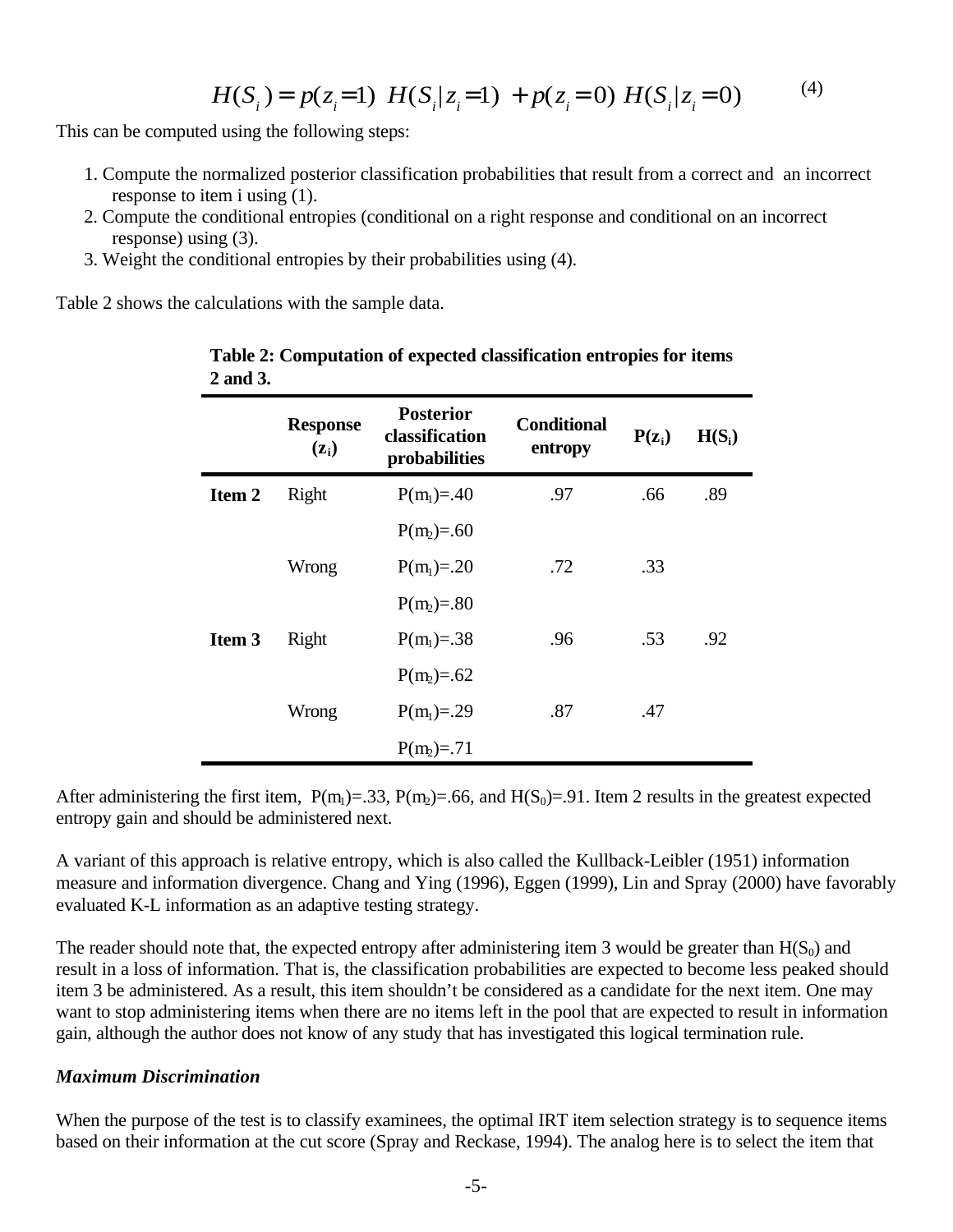best discriminates between the two most likely mastery state classifications. One such index is

$$
M_{i} = \left| \log \frac{p(z_{i} = 1 | m_{k})}{p(z_{i} = 1 | m_{k+1})} \right|
$$

where  $m_k$  and  $m_{k+1}$  are currently the two most likely mastery states. In the binary case,  $m_k$  and  $m_{k+1}$  are always  $m_1$ and m2 and the item order is the same for all examinees. Here, item 2 would be selected as the next item to be administered.

#### **Sequential Decisions**

A natural extension to sequential testing using decision theory is to apply Wald's (1947) well-known sequential decision rule, the sequential probability ratio test (SPRT, pronounced spurt). SPRT for K multiple categories can be summarized as

$$
d_k \text{ if } \frac{P(m_k)}{P(m_{k-1})} > \frac{1-\beta}{\alpha} \quad \text{for } k = K
$$
  

$$
d_k \text{ if } \frac{P(m_{k+1})}{P(m_k)} < \frac{\beta}{1-\alpha} \quad \text{for } k = 1
$$
  

$$
d_k \text{ if } \frac{P(m_k)}{P(m_{k-1})} > \frac{1-\beta}{\alpha} \text{ and } \frac{P(m_{k+1})}{P(m_{k-1})} < \frac{\beta}{1-\alpha} \quad \text{for } k = 2,3,... K-1
$$

where the  $P(m_i)$ 's are the normalized posterior probabilities, á is the acceptable error rate, and â is the desired power. If the condition is not meet for any category k, then testing continues. In the measurement field, there is a sizeable and impressive body of literature illustrating that SPRT is very effective as a termination rule for IRTbased computer adaptive tests (c.f. Reckase, 1983; Spray and Reckase, 1994, 1996; Lewis and Sheehan, 1990; Sheehan and Lewis, 1992)

#### **Method**

The objective of this research is to evaluate the classification accuracies of different decision-theory sequential testing approaches relative to the classification accuracy of IRT adaptive testing. This was addressed using large numbers of simulated datasets.

Examinees were simulated by randomly drawing an ability value from normal  $N(0,1)$  and uniform (-2.5, 2.5) distributions and classifying each examinee based on this true score. Item responses were then simulated using Birnbaum's (1968) three parameter IRT model. For each item and examinee, the examinee's probability of a correct response is compared to a random number between 0 and 1 and coded as either responding correctly or incorrectly to the item. The items parameters were based on samples of items from the 1999 Colorado State Assessment Program fifth grade mathematics test (Colorado State Department of Education, 2000) and the 1996 National Assessment of Educational Progress State Eighth Grade Mathematics Assessment (Allen, Carlson, and Zelenak, 2000).

Key statistics for each simulated test are given in Table 3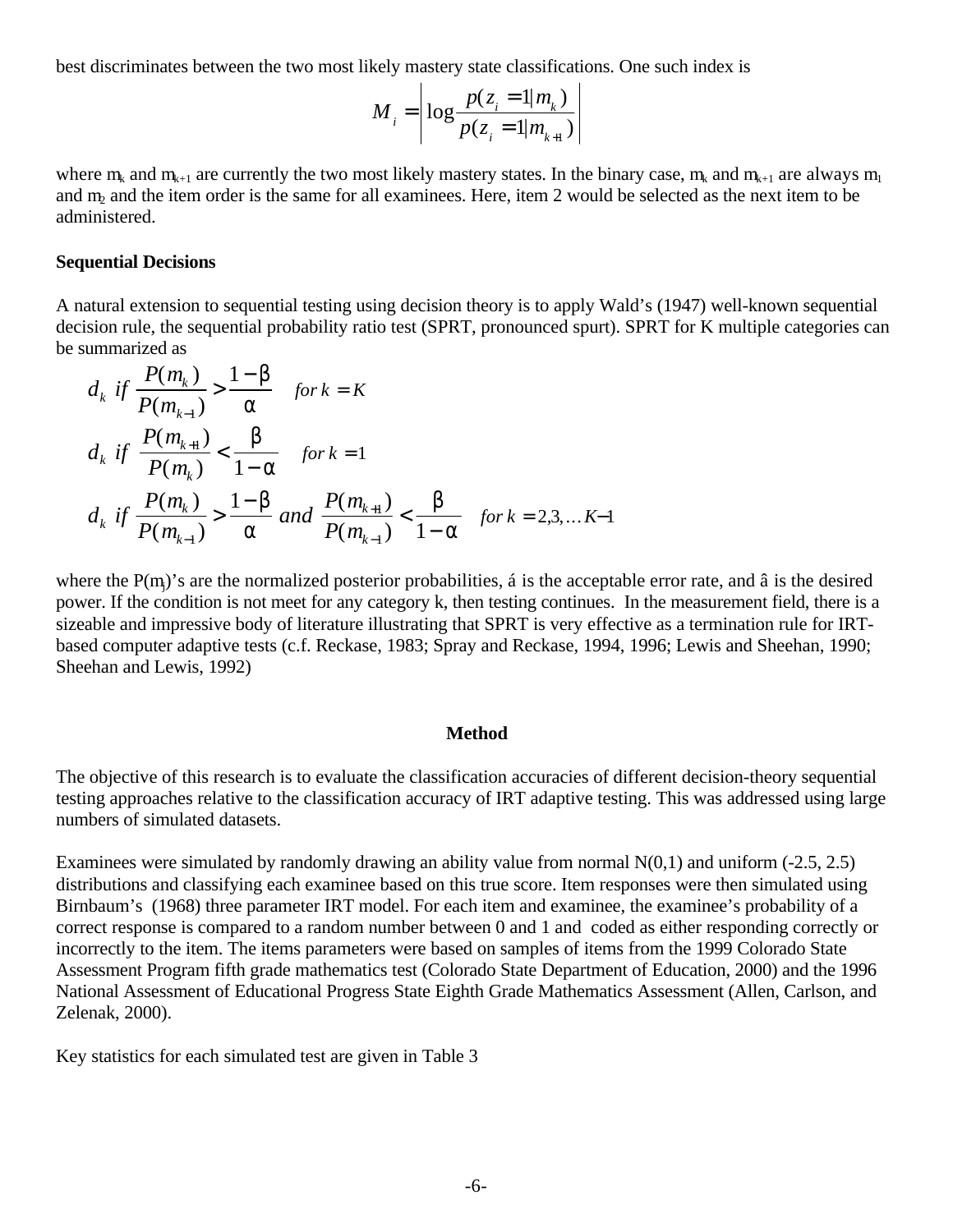| tests                                     |                       |                        |  |
|-------------------------------------------|-----------------------|------------------------|--|
|                                           | <b>Simulated test</b> |                        |  |
|                                           | <b>CSAP</b>           | <b>State NAEP</b>      |  |
| No of items in<br>item pool               | 54                    | 139                    |  |
| Mean a                                    | .78                   | .94                    |  |
| Mean <i>b</i>                             | $-1.25$               | .04                    |  |
| Mean $c$                                  | .18                   | .12                    |  |
| <b>Reliability for</b><br>$N(0,1)$ sample | .83                   | .95                    |  |
| Cut score(s)                              | $-.23$                | $-.23.$<br>.97<br>1.65 |  |
| <b>Mastery states</b>                     | 2                     | 4                      |  |

**Table 3: Descriptive statistics for simulated tests**

For each test, a calibration sample of 1,000 examines and a separate trial data set of 10,000 examinees were generated. The calibration sample was used to compute the measurement decision theory priors - the probabilities of a randomly chosen examinee being in each of the mastery states and the probabilities of a correct response to each item given the mastery state.

The simulated state-NAEP data set drew from a large number of items and a very reliable test. The cut scores corresponded to the IRT theta levels that delineate state-NAEP's Below Basic, Basic, Proficient, and Advanced ability levels. The relatively small cell size for the Advanced level and the use of four mastery state classifications provide a good test for measurement decision theory.

The CSAP is a shorter test of lower reliability and the sample of items has mean difficulty (mean b) well below the mean examinee ability distribution. Classification categories are not reported for CSAP. The mastery/nonmastery cut score used in the study was arbitrarily selected to correspond to the 40<sup>th</sup> percentile.

Using these common datasets, items were selected and mastery states were predicted using three sequential testing approaches (minimum cost, information gain, and maximum discrimination) and the baseline IRT approach. The costs of deciding  $d_i$  when  $m_j$  is true were set at |i-j| for all i,j. Under the IRT approach, the items with the maximum information at the examinee's true score were selected without replacement. While this is not feasible in real life, it presents a favorable scenario for item response theory.

Accuracy was defined as the proportion of correct state classifications. To determine the correct state classification, the examinee's true score was compared to the cut scores. To determine the observed classification, maximum *a posterior* (MAP) probabilities were used with the decision theory approaches and thetas estimated using the Newton-Raphson iteration procedure outlined in Baker (2001) were used with the IRT approach.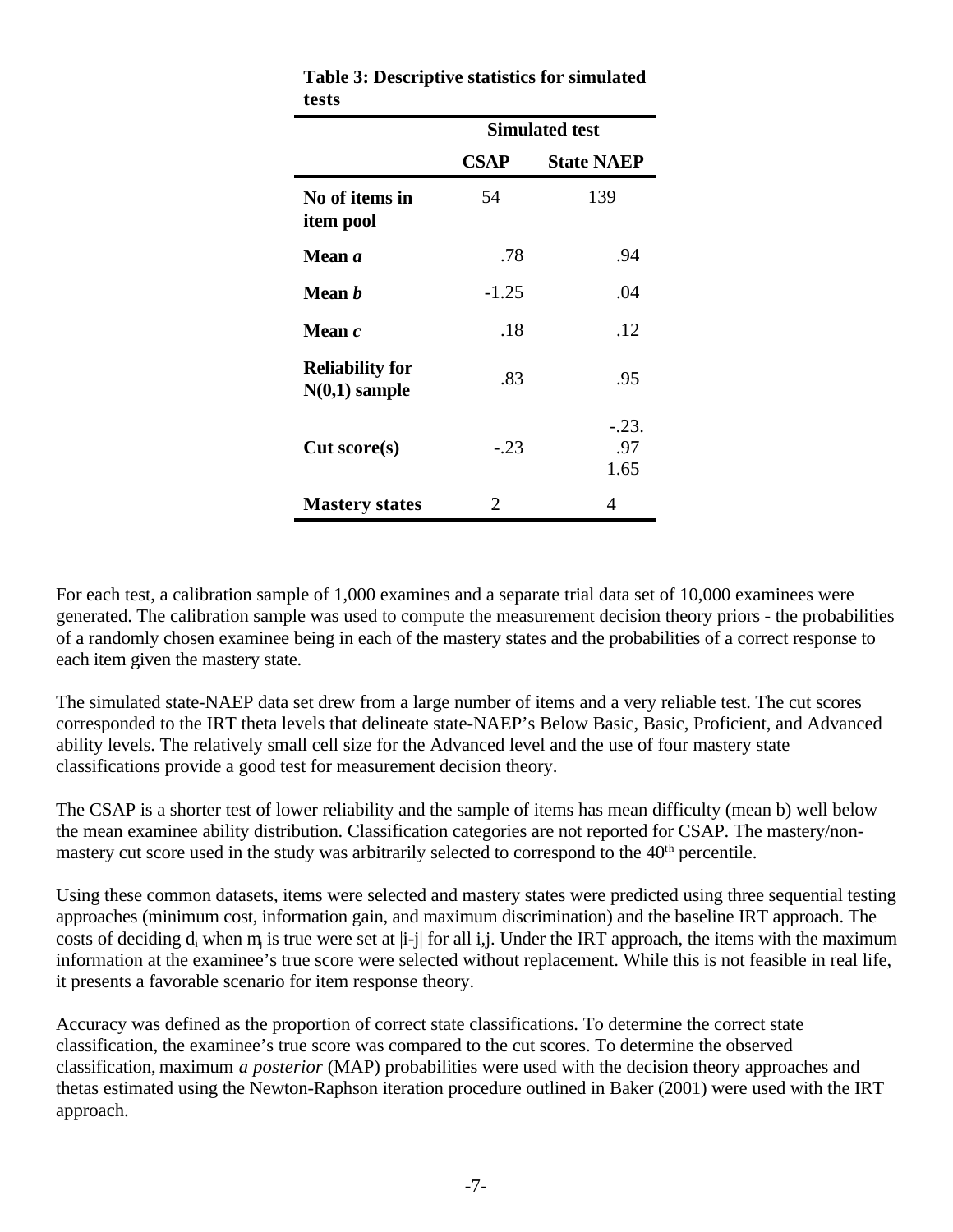The reader should note that measurement decision theory approaches do not incorporate any information concerning how the data were generated, or any information concerning the distribution of ability within a category.

The simulation compares the best-case scenario for measurement decision theory against the best case for IRT. The examinees in the calibration sample are classified without error, thus providing extremely accurate priors for applying decision theory. The IRT baseline was also designed to provide a best-case scenario for that model. The data fit the IRT model perfectly. Adaptive IRT testing used the items with the most information at the (usually unknown) true scores to optimally sequence the test items.

### **Results**

## **Adaptive Testing Accuracy**

The results are shown in Table 4 and graphed in Figure 1. The minimum cost and information gain decision theory approaches consistently out-performed the IRT approach in terms of classification accuracy. The fact that the classification accuracies for these two decision theory methods are almost identical implies that they tend to select the same items. Optimized to make fine distinctions across the ability scale, the IRT approach is less effective if one is interested in making coarser mastery classifications. The simple maximum discrimination approach was not as effective as the others, but was reasonably accurate.

| Max No                                |                                 | <b>Decision Theory Approaches</b> |                 |                  |  |
|---------------------------------------|---------------------------------|-----------------------------------|-----------------|------------------|--|
| of items                              | <b>IRT</b>                      | <b>Max Disc</b>                   | <b>Min Cost</b> | <b>Info Gain</b> |  |
|                                       | <b>CSAP</b> items, 2 categories |                                   |                 |                  |  |
| 5                                     | .810                            | .789                              | .836            | .836             |  |
| 10                                    | .856                            | .850                              | .862            | .863             |  |
| 15                                    | .869                            | .868                              | .880            | .879             |  |
| 20                                    | .882                            | .893                              | .889            | .886             |  |
| 25                                    | .890                            | .893                              | .897            | .898             |  |
| <b>State NAEP items, 4 categories</b> |                                 |                                   |                 |                  |  |
| 5                                     | .730                            | .630                              | .743            | .742             |  |
| 10                                    | .774                            | .711                              | .797            | .793             |  |
| 15                                    | .812                            | .775                              | .822            | .818             |  |
| 20                                    | .824                            | .815                              | .833            | .832             |  |
| 25                                    | .840                            | .835                              | .844            | .844             |  |
| 30                                    | .845                            | .845                              | .852            | .852             |  |

## **Table 4: Accuracy of sequential testing methods as a function of maximum test length**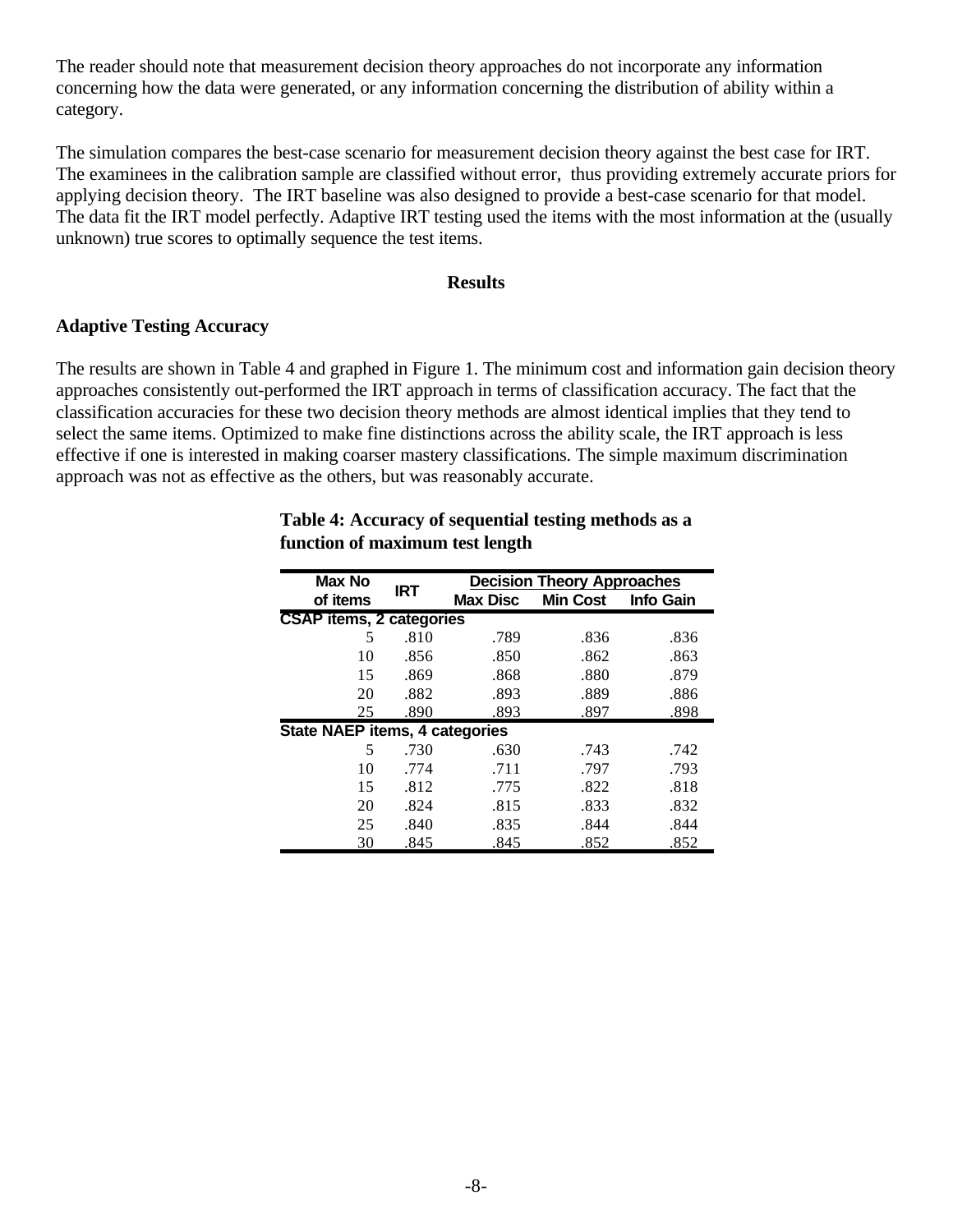

### **Sequential decisions**

After each item was administered above, Wald's SPRT was applied to determine whether there was enough information to make a decision and terminate testing. Power and error rate where set to  $\acute{a}=\hat{a}=0.05$ . Table 5 shows the proportion of examinees for which a classification decision could be made, the percent of those examinees that were correctly classified, and the mean number of administered items as a function of maximum test length using items from state-NAEP. With an upper limit of only 15 items, for example, some 75% of the examinees were classified into one of the 4 NAEP score categories. A classification decision could not be made for the other 25%. Eighty-eight percent of the classified examinees were classified correctly and they required an average of 9.1 items. SPRT was able to quickly classify examinees at the tails of this data with an underlying normal distribution.

| Table 5: Proportion of examinees classified using      |
|--------------------------------------------------------|
| SPRT, information gain, and state-NAEP items, the      |
| accuracy of their classifications, and the mean number |
| of administered items as a function of the maximum     |
| number of administered items.                          |

| <b>Max No of</b><br>items | <b>Proportion</b><br><b>Classified</b> | <b>Accuracy</b> | Mean #<br>of items |
|---------------------------|----------------------------------------|-----------------|--------------------|
| 5                         | 0.260                                  | 0.948           | 4.6                |
| 10                        | 0.604                                  | 0.902           | 7.4                |
| 15                        | 0.749                                  | 0.880           | 9.1                |
| 20                        | 0.847                                  | 0.865           | 10.2               |
| 25                        | 0.899                                  | 0.860           | 10.8               |
| 30                        | 0.928                                  | 0.857           | 11.3               |
| 40                        | 0.960                                  | 0.852           | 11.8               |
| 50                        | 0.972                                  | 0.849           | 12.2               |
| 100                       | 0.988                                  | 0.847           | 13.0               |

The proportions classified and the corresponding accuracy as a function of the maximum number of items administered are shown in Figure 2. The proportion classified curve begins to level off after about a test size limit of 30 items. Accuracy is fairly uniform after a test size limit of about 10 or 15 items.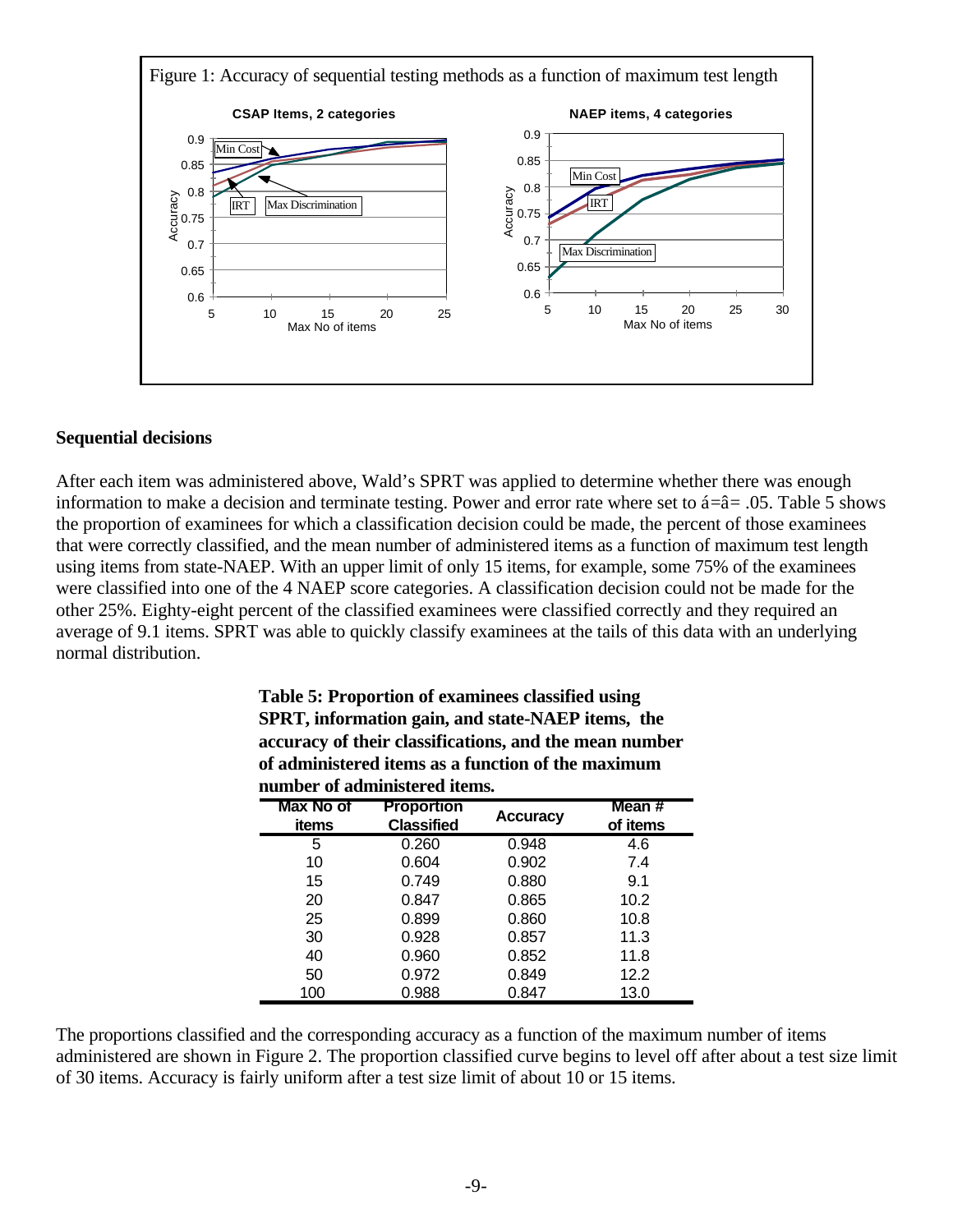

# **Discussion**

In their introduction, Cronbach and Gleser (1957) argue that the ultimate purpose for testing is to arrive at qualitative classification decisions. Today's decisions are often binary, e.g., whether to hire someone, whether a person has mastered a particular set of skills, whether to promote an individual. Multi-state conditions are common in state assessments, e.g., the percent of students that perform at the basic, proficient, or advanced level. The simple measurement model presented in this paper is applicable to these and other situations where one is interested in categorical information.

This research examined three ways to adaptively, or sequentially, administer items using the model. The traditional decision theory sequential testing approach, minimum cost, was notably better than the best-case possibility for item response theory. Information gain, which is based on entropy and comes from information theory, was almost identical to minimum cost. A simpler approach using the item that best discriminates between the two most likely classifications also fared better than IRT, but not as well as information gain or minimum cost. The research also showed that with Wald's SPRT, large percentages of examinees can be accurately classified with very few items. With only 25 sequentially selected items, for example, some 90% of the simulated state-NAEP examinees were classified with 86% accuracy.

This is clearly a simple yet powerful and widely applicable model. The advantages of this model are many -- the model yields accurate mastery state classifications, can incorporate a small item pool, is simple to implement, requires little pre-testing, is applicable to criterion referenced tests, can be used in diagnostic testing, can be adapted to yield classifications on multiple skills, can employ sequential testing and a sequential decision rule, and should be easy to explain to non-statisticians.

It is the author's hope that this research will capture the imagination of the research and applied measurement communities. The author can envision wider use of the model as the routing mechanism for intelligent tutoring systems. Items could be piloted with a few number of examinees to vastly improve end-of-unit examinations. Certification examinations could be created for specialized occupations with a limited number of practitioners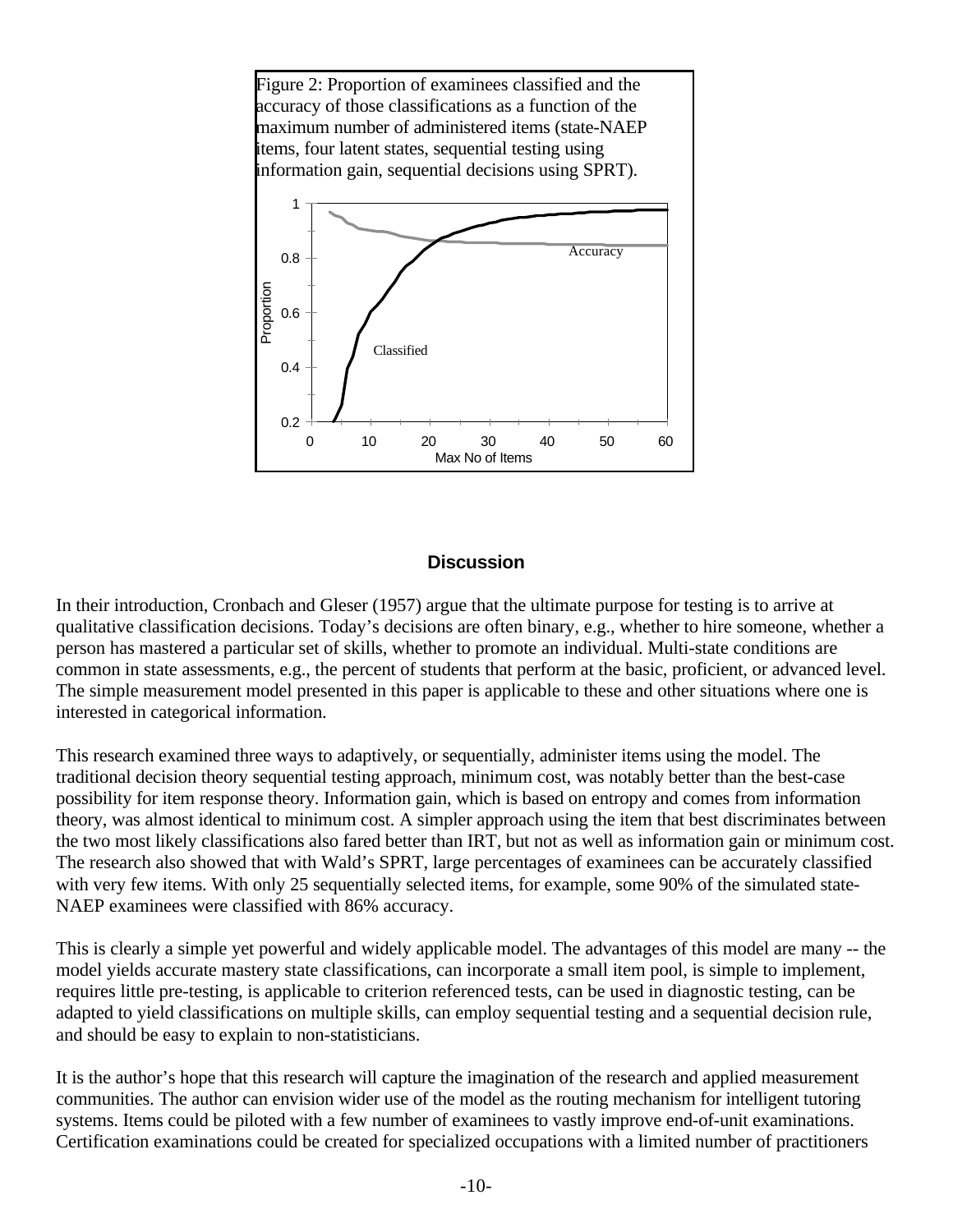available for item calibration. Short tests could be prepared for teachers to help make tentative placement and advancement decisions. A small collection of items from a one test, say state-NAEP, could be embedded in another test, say a state assessment, to yield meaningful cross-regional information.

A key question not addressed here is the local independence assumption. We naively assumed that the responses to a given item are unaffected by responses to other items. While the local independence is often ignored in measurement and one might expect only minor violations, its role in measurement decision theory is not fully understood. The topic has been investigated in the text classification literature. Despite very noticeable and very serious violations, naive Bayes classifiers perform quite well. Domingos and Pazzani (1997) show that strong attribute dependencies may inflate the classification probabilities while having little effect on the resultant classifications. They argue that naive Bayes classifiers have broad applicability in addition to advantages in terms of simplicity, learning speed, classification speed, storage space and incrementality.

The research questions are numerous. How can the model be extended to multiple rather than dichotomous item response categories? How can bias be detected? How effective are alternative adaptive testing and sequential decision rules? Can the model be effectively extended to 30 or more categories and provide a rank ordering of examinees? How can we make good use of the fact that the data is ordinal? How can the concept of entropy be employed in the examination of tests? Are there new item analysis procedures that can improve measurement decision theory tests? How can the model be best applied to criterion-referenced tests assessing multiple skills, each with a few number of items? Why are minimum cost and information gain so similar? How can different cost structures be effectively employed? How can items from one test be used in another? How does one equate such tests? The author is currently investigating the applicability of the model to computer scoring of essays. In that research, essay features from a large pilot are treated as items and holistic scores as the mastery states.

### **Note**s

1. This research was sponsored with funds from the National Institute for Student Achievement, Curriculum and Assessment, U.S. Department of Education, grant award R305T010130. The views and opinions expressed in this paper are those of the author and do not necessarily reflect those of the funding agency.

2. An interactive tutorial is available on-line at http://ericae.net/mdt/. The tutorial allows you to vary the results of the pilot, the examinee's response pattern, and the cost structure. Various rules for classifying an examinee and sequencing items are then presented along with the underlying calculations.

## **References**

- Allen, N.L., J.E. Carlson, and C. A. Zelenak (2000). *The NAEP 1996 technical report*. Washington, DC: National Center for Educational Statistics. Available online: http://nces.ed.gov/nationsreportcard/pubs/main1996/1999452.asp
- Baker, F. (2001). *The Basics of item response theory*. Second edition. College Park: MD: ERIC Clearinghouse on Assessment and Evaluation.
- Birnbaum, A. (1968). Some latent trait models. In F.M. Lord & M.R. Novick, (Eds.), *Statistical theories of mental test scores*. Reading, MA: Addison-Wesley.
- Chang, H.-H., and Ying, Z. (1996). A global information approach to computerized adaptive testing. *Applied Psychological Measurement*, 20, 213-229.
- Colorado State Department of Education (2000). Colorado Student Assessment Program (CSAP), technical report, grade 5 mathematics. Available online: http://www.cde.state.co.us/cdeassess/download/pdf/as csaptech5math99.pdf

Cover, T.M. and J.A. Thomas, *Elements of information theory.* New York: Wiley, 1991.

Cronbach, L.J. and Gleser, G.C. (1957). *Psychological tests and personnel decisions*.. Urbana: University of Illinois Press.

- Domingos P. and M. Pazzani (1997). On the optimality of the simple Bayesian classifier under zero-one loss. *Machine Learning*, 29, 103--130. Available online: http://citeseer.nj.nec.com/48.html.
- Eggen, T. J. H. M. (1999). Item selection in adaptive testing with the sequential probability ratio test. *Applied Psychological Measurement*, 23(3), 249-61.